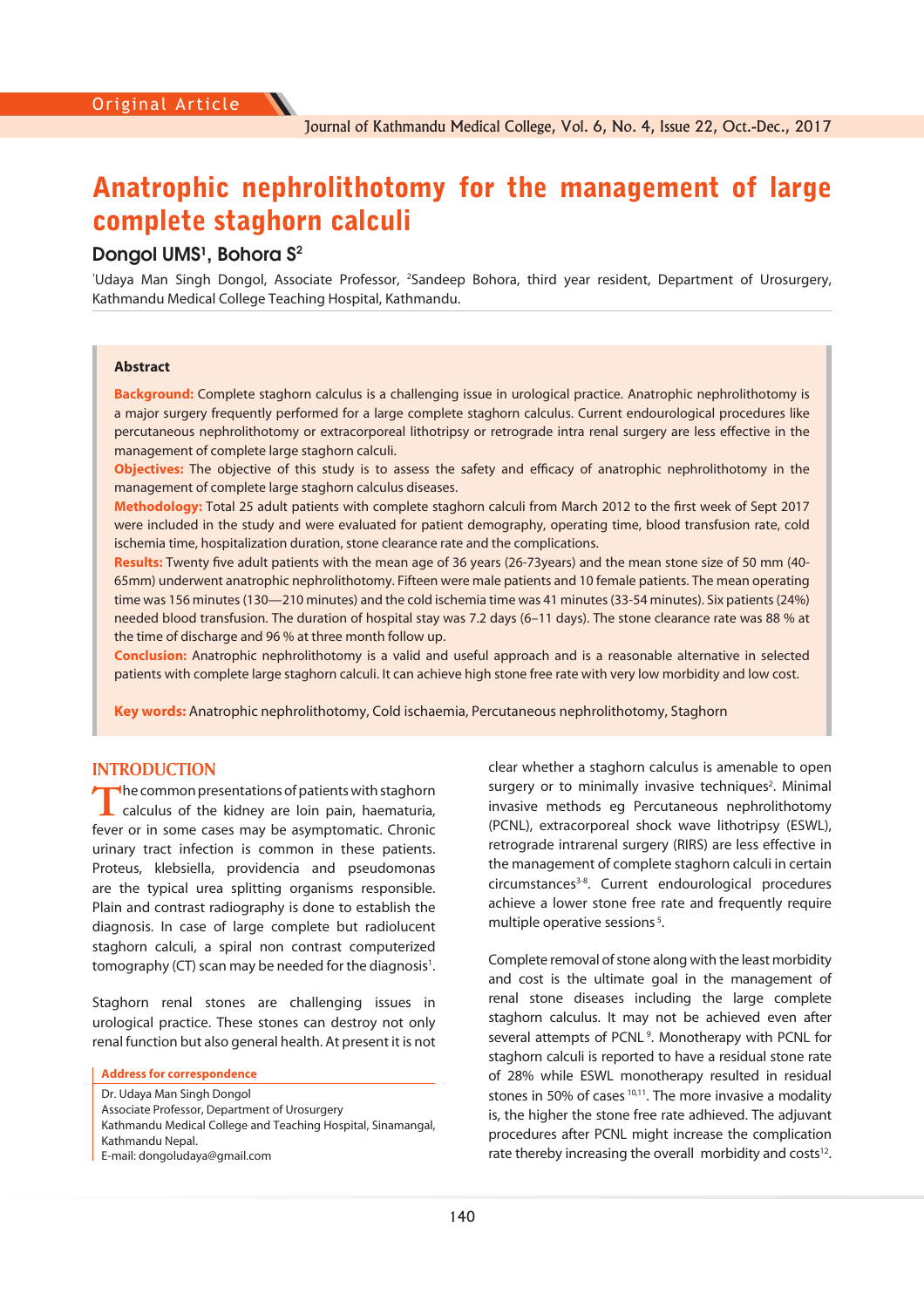Therefore many urologists prefer open surgery for managing large complete staghorn calculus so that the secondary interventions can be decreased<sup>7</sup>. Anatrophic nephrolithotomy was first performed by Smith and Boyce in 1968 and is the most preferred technique for the large complete staghorn calculus<sup>13</sup>. Stone free rate of 80%-100% can be achieved as compared with extracorporeal lithotripsy (ESWL) or percutaneous nephrolithotomy (PCNL) 14. The stone free rate for anatrophic nephrolithotomy does not depend on the nephrolitometric measurements as the PCNL does with the success rate of 75-95% in a single procedure. Thus in many centres, anatrophic nephrolithotomy is a valid and useful approach for the complete large staghorn calculi<sup>5,15</sup>.

# **METHODOLOGY**

Twenty five adult patients with large complete staghorn renal calculi from March 2012 to the first week of Sept 2017 were included in the study. It was the prospective observational study conducted in the department of surgery Kathmandu Medical College and Teaching Hospital. Ethical approval was taken from the ethical committee of Kathmandu Medical College and informed written consent was taken from the patients.

Data were statistically analyzed using Statistical Package for the Social Sciences, SPSS version 20. Descriptive statistics were used.

There was no history of previous renal surgery in these patients. All the patients underwent complete radiological evaluation including ultrasonography of abdomen and pelvis and intravenous urography (IVU) to map out renal anatomy, location and size of stone, degree of hydronephrosis with involvement of calyces. All the baseline preoperative investigations were done. The patients were admitted two days before surgery and received intravenous antibiotics according to the urine culture report.

With the patients under general anaesthesia and on full flank position, extraperitoneal flank incision was made thereby cutting the underlying muscles and exposing the kidney. Hilar dissection was done meticulously. The main renal artery and posterior segmental artery was identified and dissected. Brodel's line was identified and marked after temporarily clamping the posterior segmental artery. Twenty five grams of mannitol was infused and cold ischemia achieved with ice slushes for 15 minutes. Nephrotomy incision was made at Brodel's line being careful to avoid extension into the upper and the lower poles. The pelvicalyceal system was then entered taking control of small bleeders with

4-0 chromic catgut. The staghorn calculus was then removed completely along with its ramifications. The renal pelvis and calyces were copiously washed with cold saline. A 6 Fr double J ureteral stent was passed from renal pelvis to the urinary bladder. After adequate haemostasis, renal pelvis and renal capsule was closed with 2/0 polygalactin (vicryl) suture. Ice slushes which were continuously reapplied throught the procedure were removed and renal artery declamped. The kidney was observed for good haemostasis and return of pink colour and good turgor.

All the patients received intravenous antibiotics for 72 hours and remained on complete bed rest for 48 hours. Renal function was assessed daily and Foley's catheter removed after 48 hours. Surgical details like stone size (largest diameter), duration of operation, cold ischemia time were recorded. Residual stone if any was documented by taking X-ray KUB and ultrasonography of abdomen before discharge from hospital. Postoperatively the duration of hospital stay, complications were also noted. The renal function and collecting system was assessed at three month follow up by intravenous urography.

# **RESULTS**

Twenty five patients (15 male and 10 female) underwent anatrophic nephrolithotomy. The mean age of the patients was 36 years. Sixteen operations were done on right side and nine operations on left side. All the patients had complete staghorn calculi with mean size of 50 mm (40-65mm). There was no significant hemoglobin drop and increase of creatinine level measured after 12 hours.

The mean operating time duration from skin incision to closure was 156 minutes and the cold ischemia time was 41 minutes. Six (24%) patients needed blood transfusion. Preoperatively the average haemoglobin level of these six patients was around 10.3 gram% which dropped to 8.4 gm%. However the mean haemoglobin level did not drop significantly. The mean hospital stay was 7.2 days. There was no need of nephrectomy. No urinary leakage was seen after surgery and the retroperitoneal drainage tube was removed in all patients before discharge from the hospital. X-ray KUB and abdominal ultrasonography was done in all patients before discharge from the hospital. Patients with residual stones  $<$  4 mm were considered stone free. The stone free rate was 88% on discharge and 96% after one session of extracorporeal shock wave lithotripsy at three month. Intravenous urography done after three month of surgery showed good functioning kidneys with significant improvement in obstruction in all patients.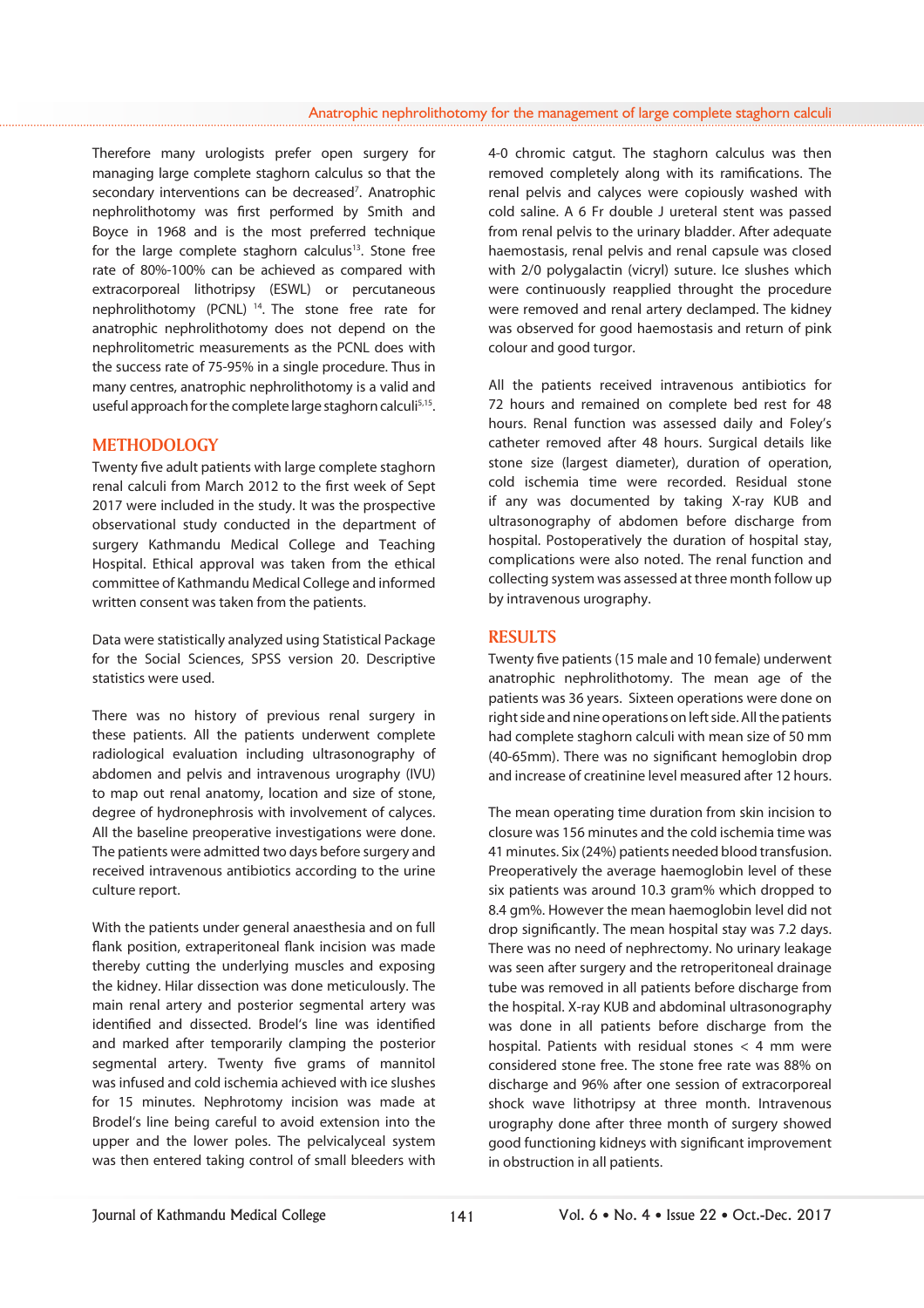# Dongol UMS et al.

#### **Table 1: Different variables of patients who underwent anatrophic nephrolithotomy**

| Mean age of the patients      | 36 yrs (26-73 yrs)                                                     |
|-------------------------------|------------------------------------------------------------------------|
| Sex distribution              | 15 male 10 female                                                      |
| Side                          | 16 on right side,<br>9 on left side                                    |
| Size of stone (mean mm)       | 50 mm (40-65mm)                                                        |
| Before/12 hours after surgery | Haemoglobin--------14.2/11.8 gms<br>Creatinine ------------1.1/1.3 mg% |

# **Table 2: Intraoperative and post operative variables**

| Operating time (mins)   | 156 (130-210) |
|-------------------------|---------------|
| Cold ischemia (mins)    | 41 (33-54)    |
| Blood transfusion (n %) | 6(24)         |
| Hospitalization (days)  | $7.2(6-11)$   |
| Nephrectomy             | 0             |
| Residual stones (n%)    | 3(12)         |

# **Table 3: Comparison of variables between different series of anatrophic nephrolithotomy.**

| <b>Different Series</b> | <b>No of patients</b> | <b>Operation time</b><br>(minutes) | <b>Blood loss (ml)</b> | <b>Transfusion %</b> | <b>Hospital</b><br>stay(days) | <b>Stone free</b><br>rate % |
|-------------------------|-----------------------|------------------------------------|------------------------|----------------------|-------------------------------|-----------------------------|
| Meglissourgos et al     | 24                    | 180                                | 500                    | 0                    | 8.2                           | 83.3                        |
| Keshavamurthy et al     | 13 (14 renal units)   | 163.3                              | $130 \text{ ml}$       | 78.5                 | 15.44                         | 95                          |
| Jaffery AH et al        | 100                   | 76.93                              | Not mentioned          | 12                   | Not mentioned                 | 93                          |
| Our study               | 25                    | 156                                | 658 ml                 | 24                   | 7.2 days                      | 88                          |



**Figure 1:** Large Complete staghorn calculus in a patient undergoing anatrophic nephrolithotomy



**Figure 2:** X-ray KUB of the same patient after operation (after drain is taken out)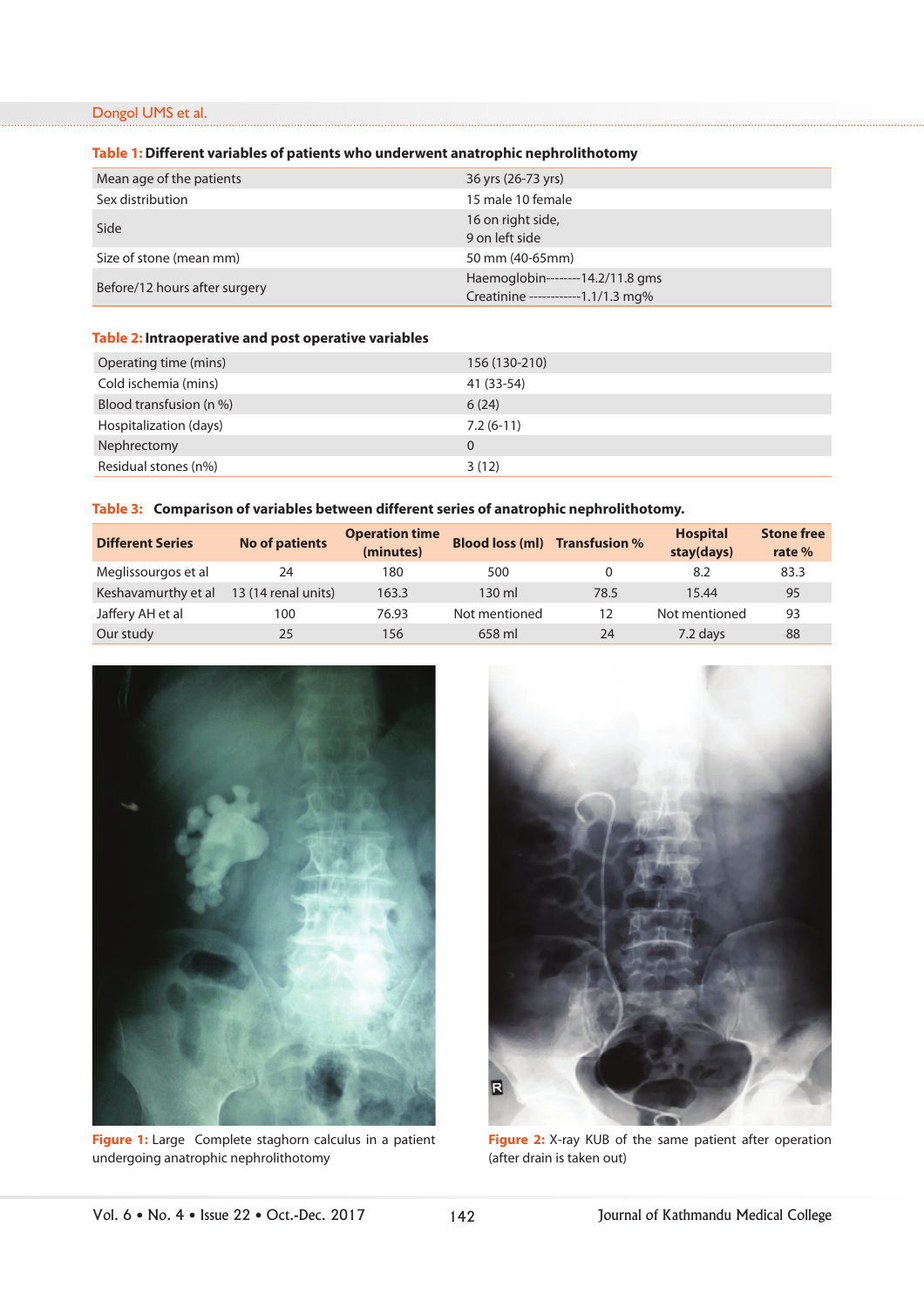#### **DISCUSSION**

Even with the introduction of endourological methods and ESWL, the management of patients with complete staghorn calculi remains among the most complex and challenging problems in urology<sup>7</sup>. In the modern era of stone management, though methods like percutaneous nephrolithotomy (PCNL) and extracorporeal shockwave lithotripsy (ESWL) are good and is the first line of treatment in majority of these patients, there are some limitations to these procedures. The patients may require several sessions of PCNL and ESWL to achieve the stone clearance<sup>16</sup>. Open stone surgery in the modern era constitutes about 1%-5.4%13. The indications for open stone surgery include complete large staghorn stones not amenable to a reasonable attempts of PCNL and large complete staghorn stones with comorbidities like chronic obstructive airway diseases<sup>17</sup>. The other indications are failed endourological procedures, anatomical variations of the collecting system causing difficult access to PCNL, necessity of anatomical reconstruction of pelvi-ureteric junction and skeletal abnormalities like severe kyphoscoliosis<sup>18,19</sup>. Anatrophic nephrolithotomy is a valid and useful alternative for large complete staghorn calculi excision<sup>20</sup>. It was first described by Smith and Byoce in 1968 with the nephrotomy incision being placed in the Brodel's linethe plane that is relatively less vascular<sup>13</sup>. Anatrophic nephrolithotomy for staghorn calculus diseases has a superior stone free rate of 80-100% and is cost effective alternative to multiple endourological treatment sessions. Due to the high incidences of recurrences of these staghorn calculi, increased potential of infection and renal functional impairment, the significance of complete stone removal cannot be overemphasized. The incidence of recurrence being high even up to 30% over six years, the goal of treatment is thus the complete stone clearance<sup>8</sup>. Thus open surgery is the preferred route by many urologists for managing the large complete staghorn stones to minimize the need for secondary procedures<sup>5</sup>. Although PCNL and ESWL is minimizing the role of open stone surgery (OSS), several series have shown better stone free rate with anatrophic nephrolithotomy. In a study by Matlaga et al, the stone free rate was 100% in staghorn renal stone by

#### **REFERENCES**

- 1. Smith MJ, Boyce WH. Anatrophic nephrolithotomy and plastic calyrrhaphy. J Urol. 1968;99(5):521-7. https://doi.org/10.1016/S0022-5347(17)62743-5
- 2. Linyu Zhou, Qiang Xuan, Bin wu, Jun xiao, Xiaocheng Dong, Tao Huang et al. Retroperitoneal laparoscopic

open stone surgery<sup>3</sup>. Esen et al also reported a better stone free rate with open stone surgery<sup>4</sup>.

In the present study the stone free rate was 88% at the time of discharge and 96% after one session of ESWL at three month which is comparable to other series. The operative time (mean) was 156 minutes, cold ischemia time 41 minutes and the estimated blood loss of 658 ml. In a study by Melissourgos et al, the mean operating time was 180 minutes, blood loss 500ml and transfusion rate 8.3% (2 patients). He also reported mean hospital stay of 8.2 days and the stone free rate of 83.3%<sup>7</sup>. Similarly in a series of 13 patients (14 renal units) by Keshavamurthy et al, the mean operating time was 163.3 minutes, cold ischaemia time 47.64 minutes, stone clearance of 95% and blood loss 130 ml. However the haemoglobin drop being 1.5 gm% and the mean haemoglobin being 10.89 gm, 11 patients (78.5%) needed blood transfusion in their series<sup>21</sup>. Jaffery AH et al reported the series of 100 cases of open anatrophic nephrolithotomy with mean operative time of 76.93(45-190) minutes and cold ischaemia time of 22.24(15-25) minutes. One patient needed nephrectomy for uncontrolled haemorrhage and 12 (12%) patients needed blood transfusion<sup>22</sup>.

Closing the collecting system and cortex in one single layer had been applied by Weight et al after laparoscopic partial nephrectomy and shown to be safe and effective $23$ . In the present study both collecting system and cortex was also closed in single layer. No urinary leak was observed. The complications like pseudoaneurysm, arterio-venous fistula were also not seen. No patient needed nephrectomy. Six patients (24%) needed blood transfusion and the mean period of hospital stay was 7.2 days.

#### **CONCLUSION**

Anatrophic nephrolithotomy thus is a valid and useful approach and is a reasonable alternative in few selected patients with large complete staghorn calculi. It can achieve a high stone free rate with very low morbidity and low cost. The little morbidity of a loin incision must be compared with the need of several sessions of surgery if endourological methods and ESWL are done.

anatrophic nephrolithotomy for large staghorn calculi. 2011;18(2);126-29.

- 3. Matlaga BR, Assimos DG. Changing indications of open stone surgery. Urology.2002;59:490-93. https:// doi.org/10.1016/S0090-4295(01)01670-3
- 4. Essen AA, Kirkali Z, Guler C. Open stone surgery; is it still preferable procedure in the management of